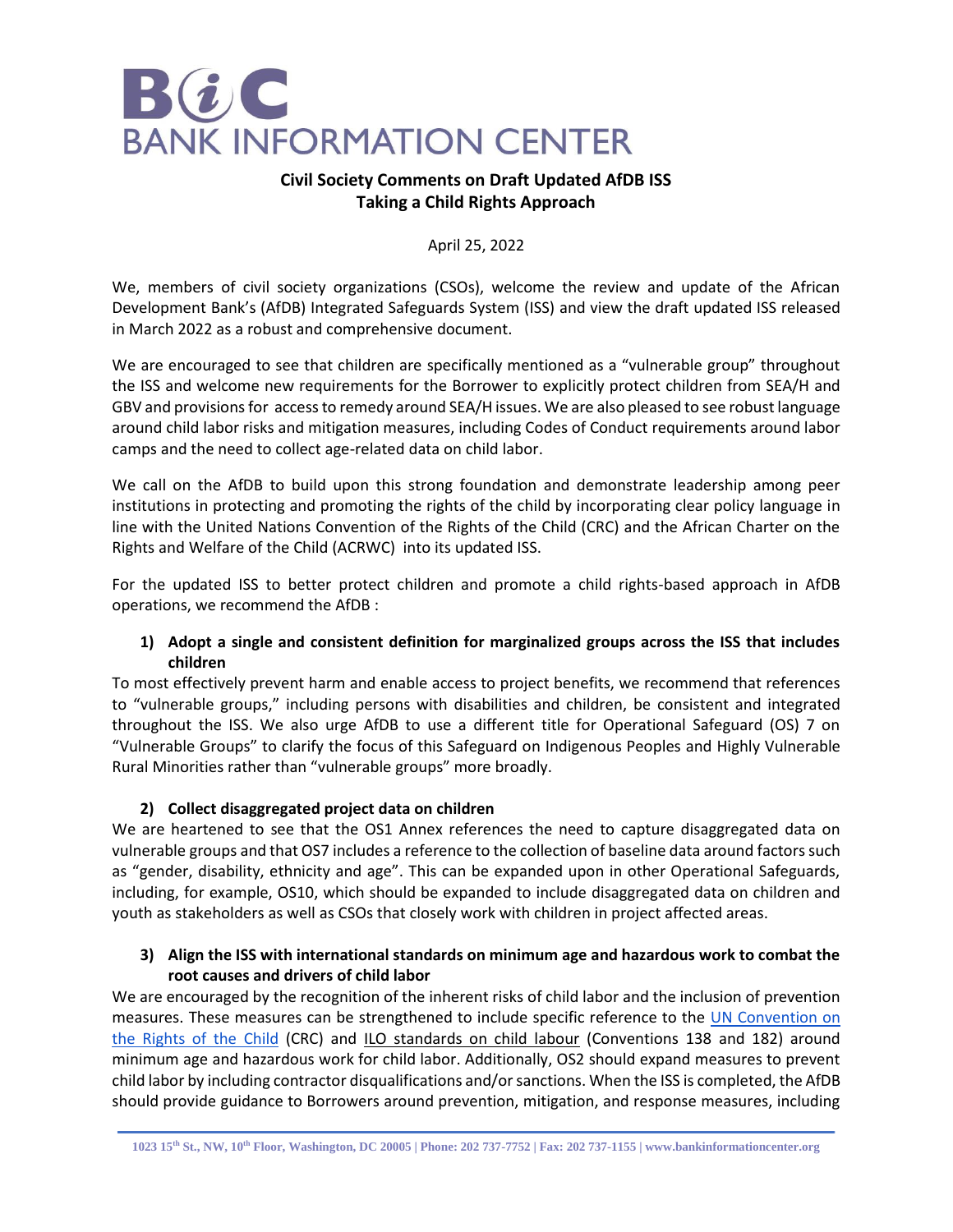how to address the root causes and drivers (i.e. push-pull factors) of child labor according to the country and sector characteristics.

## **4) Strengthen child SEA/H response measures**

We commend the recognition of GBV and SEA/H project risks and specific reference to children, namely, "the Borrower will ensure that women, girls and children, in particular, are protected from SEAH and GBV…" (OS4 para. 22). To do this, the Grievance Redress Mechanism (GRM) in OS10 should be expanded to include specific language on provisions for handling GBV and SEA/H cases, and GRMs should be set up in a child-friendly manner. After the completion of the ISS, further guidance should be given to the Borrowers on how to put in place effective prevention, mitigation, and response measures to combat the risks of child SEA/H in AfDB-funded projects.

## **5) Consider the unique risks and needs of children in resettlement**

The AfDB should strengthen OS5 to require resettlement plans to specifically consider the needs of women and girls in forced displacement and involuntary resettlement due to increased risks of GBV, SEA/H, and intimate partner violence (IPV) in these contexts. Additionally, OS5 should explicitly require Borrowers to include children separately in the census survey and baseline socio-economic study so as to understand and make provisions for their needs.

## **6) Include children as stakeholders and promote meaningful participation**

AfDB projects should provide opportunities for children to meaningfully participate as stakeholders. In order to take a child rights approach and strengthen the design and implementation of projects, OS10 should require that Borrowers include children as a stakeholder group in all stakeholder engagement plans (SEPs), with meaningful, accessible, and safe opportunities to participate. OS5 should include plans to engage children when planning resettlement by mentioning children explicitly and including children through meaningful participation. Child participation should be in line with the UN Committee on the Rights of the Child standards. Once the updated ISS is completed, the AfDB should provide sufficient guidance to the Borrower on the best practices for engagement and consultation with children

# **7) Provide a detailed plan and appropriate resources for ISS implementation**

The draft updated ISS represents a significant increase for the AfDB in terms of necessary due diligence, Borrower support, and supervision requirements. Broadening the scope of the ISS to include additional social issues, including those that impact children, will require the development of new staff capacity, expertise, and training of existing staff at headquarters and in country offices. Meanwhile, the AfDB's capacity to supervise Borrowers' compliance with existing safeguards is already stretched thin. We are concerned that without considering the additional budget and capacity necessary to implement the updated ISS in conjunction with the draft, any advances in the new policy will not be realized at the project level, and dangerous compliance gaps will be perpetuated.

We are confident that the AfDB will put in place strong, clear policy language and appropriate measures to protect children from harm and promote the rights of the child in line with the CRC and ACRWC. We welcome the opportunity for further discussion and dialogue.

Sincerely,

- Bank Information Center
- Jamaa Resources Initiative (Kenya)
- Buliisa Initiative for Rural Development Organisation (Uganda)